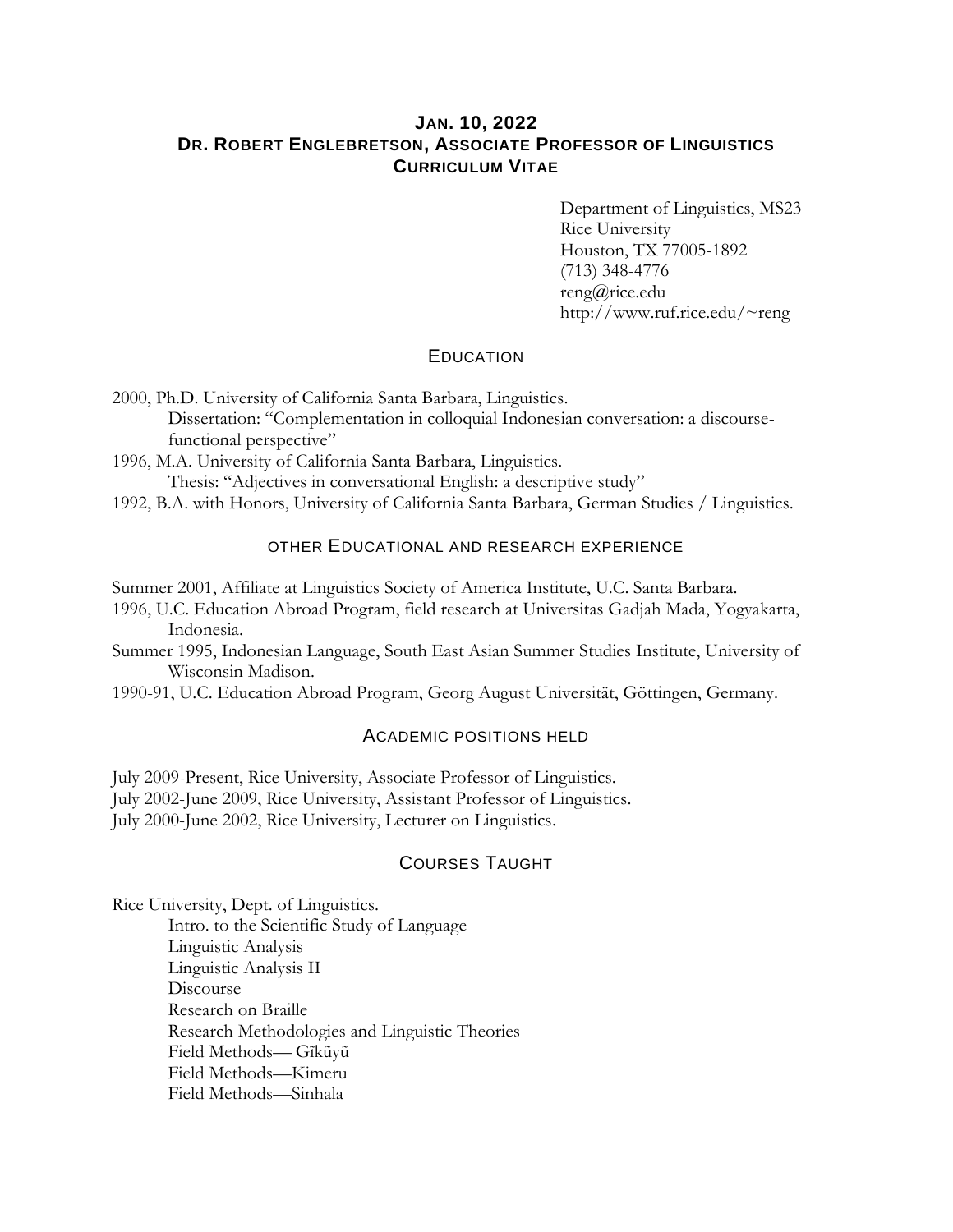### ROBERT ENGLEBRETSON, CURRICULUM VITAE 2

Seminar on Identity, Social Interaction, and Grammar Seminar on Grammar and Social Interaction Seminar on Stancetaking in Discourse

Linguistic Society of America, Summer Institute Pre-Session (Stanford University) LSA 114P "Transcribing Spoken Interaction" (Summer 2007)

### EXTRAMURAL GRANT FUNDING

Sept. 2019-Aug. 2023. (with Simon Fischer-Baum and Cay Holbrook). Institute for Education Sciences, AWARD NUMBER R324A190093. \$1,400,000 "Exploring the Knowledge, Skills, and Strategies Teachers of Students with Visual Impairments Need to Effectively Teach Braille Reading and Writing"

## OTHER FUNDING

- December 2017 (with Nancy Niedzielski, David Durian, and Suzanne Kemmer). Rice Houston Engagement and Recovery Effort Grant. Awarded \$15,000 for "Houston Urban English Study — Harvey Oral Narratives on Record".
- September 2016 (with Simon Fischer-Baum and Cay Holbrook). Scientia Small Conference Grant. Awarded \$35,000 for a symposium March 8-10, 2018 "Interdisciplinary Research Perspectives on Braille Reading and Writing."
- February 2013. Rice University Faculty Initiatives Fund Grant. \$19,184 for "An Empirical Investigation of Braille Reading Using a High-Resolution Finger-Tracking System."
- Spring 2008. Rice Humanities Research Center. Collaborative Research Fellowship.
- 1999-2000. UCSB Graduate Division. U.C. President's Dissertation Year Fellowship.
- Summer 1995. U.S. Dept. of Education. Foreign Language and Area Studies fellowship for the study of Indonesian.
- 1992-96. UCSB Graduate Division. Humanities Pre-doctoral Special Fellowship.
- 1992. UCSB Interdisciplinary Humanities Center. IHC Graduate Fellowship.

#### AWARDS AND HONORS

December 2020. Rice University Center for Career Development. Career Champion Award.

November 2019. Braille Authority of North America. The Darleen Bogart Braille Excellence Award.

May 2015. Rice University, Sarah A. Burnett Excellence in Teaching in the Social Sciences

May 2010. Rice University, George R. Brown Award for Superior Teaching.

- May 2007. Phi Beta Kappa, Beta of Texas, Rice University. Phi Beta Kappa Teaching Prize.
- 2004. *Texas Monthly* College Guide. One of two Rice faculty members listed as 'best classes' at Rice.
- 2004. Lovett College, Rice University. Distinguished Faculty Associate for the 2003-2004 academic year.
- 1998. UCSB Residence Hall Association and Office of Residential Life. Outstanding Faculty Member 1997-1998.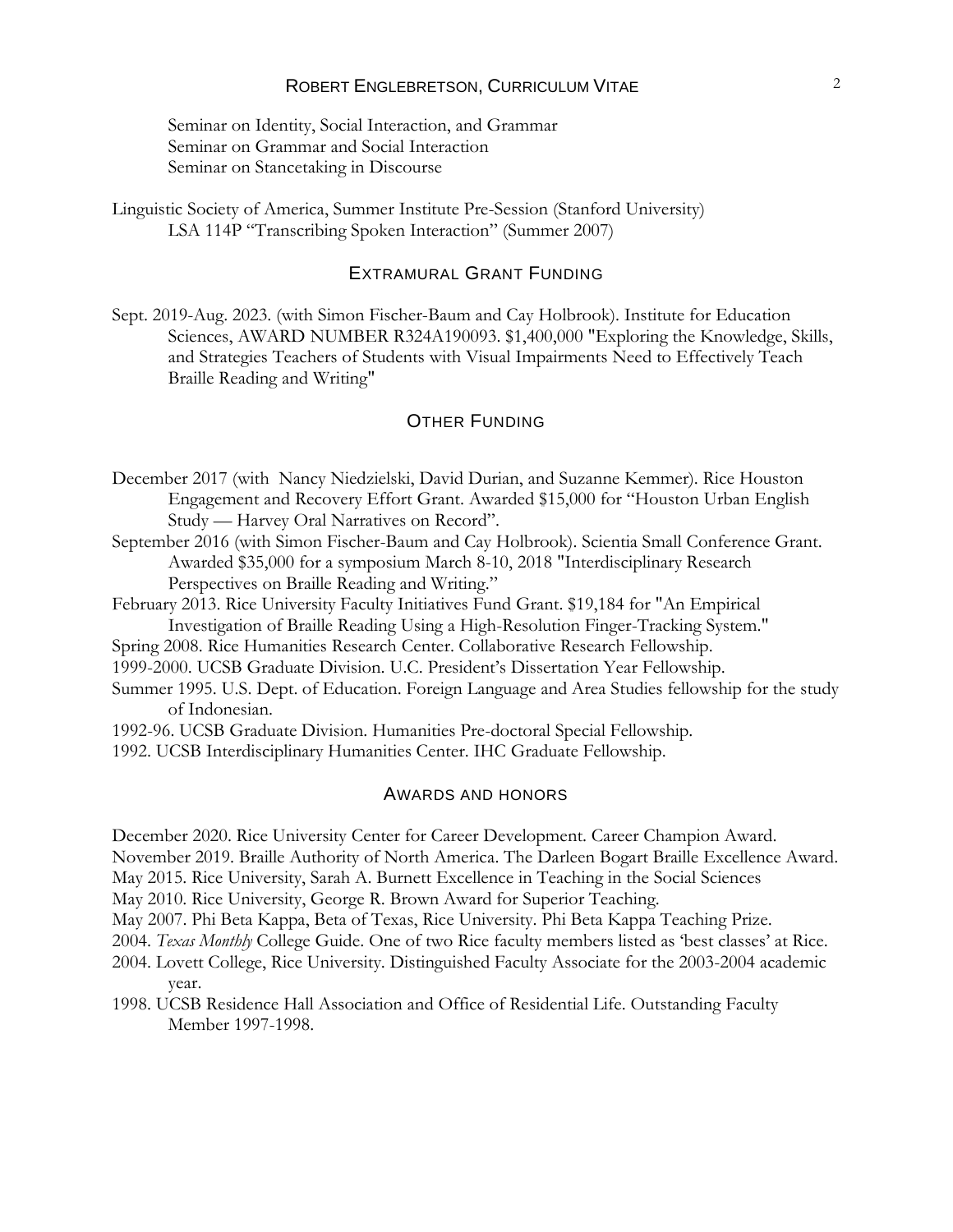### PROFESSIONAL ORGANIZATIONS

Linguistic Society of America Society for the Scientific Study of Reading International Pragmatics Association Society for Text and Discourse

#### JOURNAL REVIEWING

*Journal of Pragmatics*

*Discourse and Society*

*Journal of Sociolinguistics*

*Journal of Visual Impairment and Blindness*

*Text & Talk*

#### UNIVERSITY AND DEPARTMENTAL SERVICE

July 2021-Present, Rice Linguistics, Director of Undergraduate Studies. 2017-Present, Rice Linguistics, Department Chair 2017-Present, Rice University Committee for Fellowships and Awards 2008-2019, Rice Linguistics, Director of Graduate Studies. 2017, Rice Office of Information Technology, Canvas LTI Working Group. 2010-2017, Rice University Graduate Council. 2015-2017, Chair of Graduate Council Fellowships Subcommittee 2014-2016, Rice University, Faculty Advisory Committee for the School of Social Sciences . 2005-2009, Rice University, President's Council for Diversity & Minority Affairs. 2005-2008, Rice Linguistics, Web Master. Fall 2005, Rice Linguistics, Curriculum Reform Task Force Member. 2004-2009, Rice Linguistics, Graduate Teaching Mentor. F2003, F2004, S2010, 2014-15, Rice Linguistics, Colloquium Organizer. 2003-2004, Organizer of the Tenth Biennial Rice Linguistics Symposium. 2003-2011, Lovett College Associate. 2002-2014, Rice Linguistics, contributing speaker: Technology and Professional Development Workshop Series. 2002-2021, Funknet email list administrator. 2001-2002, Rice University Disability Support Services, adaptive technology consultant.

# OTHER CONSULTING / ADMINISTRATIVE POSITIONS

2017-2020, American Printing House For the Blind, C. Holbrook, PI. Research Consultant: Exploring the Use of Unified English Braille on the Study of Technical Material.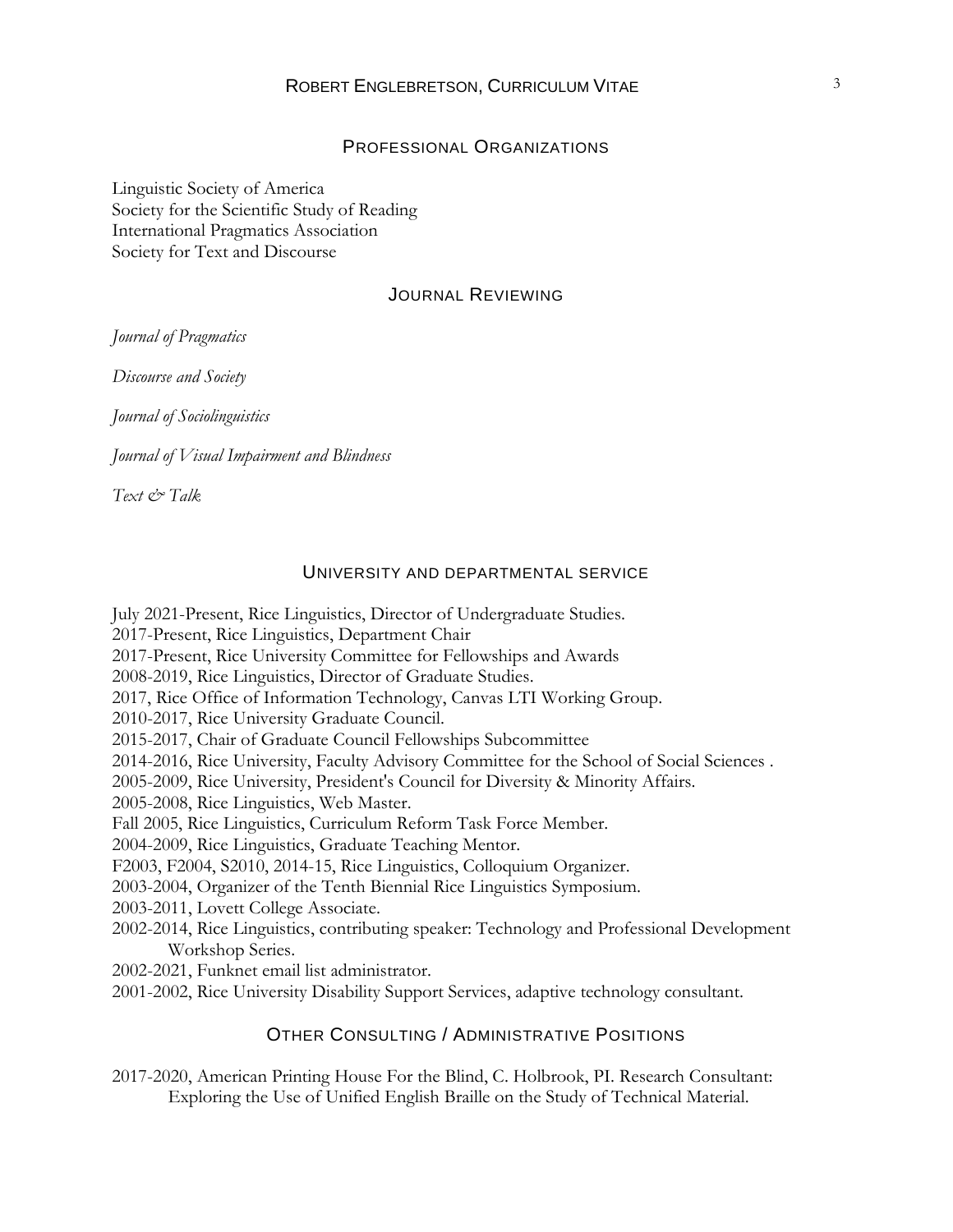- 2009-2018, Braille Authority of North America, Research Committee (co-chair since August 2012). May 2005-2010, International Council on English Braille, U.S. Representative to UEBC Committee
	- 4 (Foreign Languages and Linguistics).
- Summer 2001-2003, Handy Tech Elektronik GmbH, software beta test team member.

1999-2017, Kurzweil Educational Systems Group, software beta test team member.

December 1999, Kurzweil Educational Systems, personal computer consultant to the President of Indonesia.

#### **PUBLICATIONS**

- Englebretson, Robert, Suzanne Kemmer, and Nancy Niedzielski. 2020. *HONOR (Harvey Oral Narratives on Record): A Corpus of Interviews from Hurricane Harvey.* Rice University-Kinder Institute: UDP. https://doi.org/10.25612/837.93N5RZY77XW0..
- Englebretson, Robert. 2019. "Indonesian". In Carol Genetti (ed), *How Languages Work: An*  Introduction to Language and Linguistics, 2<sup>nd</sup> ed,. 577-593. New York: Cambridge University Press.
- Fischer-Baum, Simon and Robert Englebretson. 2016. "Orthographic units in the absence of visual processing: Evidence from sublexical structure in braille." *Cognition,* 153, 161-174.
- Englebretson, Robert (Ed.), with Wambũi Mũringo Wa-Ngatho (Language Consultant). 2015. *A Basic Sketch Grammar of Gĩkũyũ*. Rice Working Papers in Linguistics, Vol. 6, Special Issue.
- Englebretson, Robert and Marja-Liisa Helasvuo (eds.) 2014. *Discourse Participants in Interaction: Cross-Linguistic Perspectives on Subject Expression and Ellipsis*. [Special Issue of] *Journal of Pragmatics 63*.
- Englebretson, Robert and Marja-Liisa Helasvuo. 2014. "Editorial Introduction to Discourse Participants in Interaction." *Journal of Pragmatics 63: 1-4*.
- Englebretson, Robert. 2013. "Indonesian". In Carol Genetti (ed), *How Languages Work: An Introduction to Language and Linguistics*, 551-566*.* New York: Cambridge University Press.
- Englebretson, Robert. 2013. "Braille and the IPA: Empowering careers in the language sciences." *The Braille Monitor*, 56: 2, (Online February 2013).
- Englebretson, Robert. 2010. "Functional Linguistics". In Patrick Hogan (ed), *The Cambridge Encyclopedia of the Language Sciences.* New York: Cambridge University Press.
- Englebretson, Robert. 2009. "An overview of IPA Braille: an updated tactile representation of the International Phonetic Alphabet." *Journal of the International Phonetic Association* 39 (1): 67-86.
- Englebretson, Robert. 2008. "From subordinate clause to noun-phrase: *yang* constructions in colloquial Indonesian." In Ritva Laury (ed), *Crosslinguistic Studies of Clause Combining: The Multifunctionality of Conjunctions,* 1-33. Amsterdam: John Benjamins.
- Englebretson, Robert. 2008. Review of Thomas E. Payne: Exploring Language Structure. *Language* 84 (3): 658-661.
- Englebretson, Robert. 2008. *IPA Braille: An Updated Tactile Representation of the International Phonetic Alphabet.* Canadian National Institute for the Blind.
- Englebretson, Robert (ed). 2007. *Stancetaking in Discourse: Subjectivity, Evaluation, Interaction.* [Pragmatics & Beyond New Series 164.] Amsterdam: John Benjamins.
- Englebretson, Robert. 2007. "Stancetaking in discourse: an introduction." In Robert Englebretson (ed), *Stancetaking in Discourse: Subjectivity, Evaluation, Interaction,* 1-25. Amsterdam: John Benjamins.
- Englebretson, Robert. 2007. "Grammatical resources for social purposes: some aspects of stancetaking in colloquial Indonesian conversation." In Robert Englebretson (ed),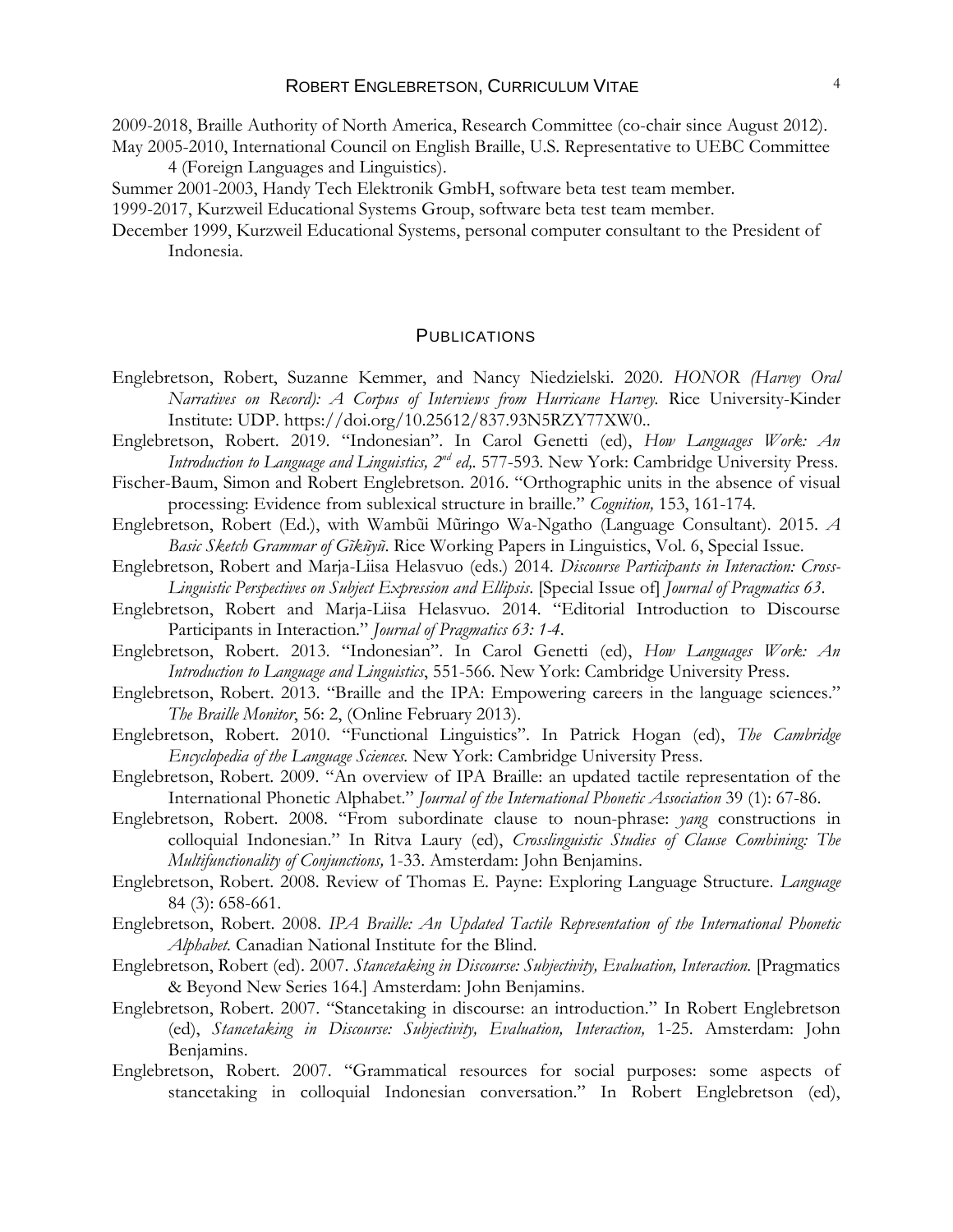*Stancetaking in Discourse: Subjectivity, Evaluation, Interaction,* 69-110. Amsterdam: John Benjamins.

- Englebretson, Robert and Carol Genetti (eds). 2006. *Proceedings from the Workshop on Sinhala Linguistics.* [Santa Barbara Papers in Linguistics, Vol. 17.] Dept. of Linguistics, University of California Santa Barbara. http://www.linguistics.ucsb.edu/research/papers\_vol17.html.
- Du Bois, John W. and Robert Englebretson (eds.). 2005. *Santa Barbara Corpus of Spoken American English, Vol. IV.* Philadelphia: Linguistic Data Consortium.
- Du Bois, John W. and Robert Englebretson (eds.). 2004. *Santa Barbara Corpus of Spoken American English, Vol. III.* Philadelphia: Linguistic Data Consortium.
- Englebretson, Robert. 2003. *Searching for Structure: The Problem of Complementation in Colloquial Indonesian Conversation.* [Studies in Discourse and Grammar 13.] Amsterdam: John Benjamins.
- Englebretson, Robert. 2000. "An empirical approach to the coding of Transitional Continuity and Terminal Pitch Direction in spoken American English." In Michael Henderson )ed), *1999 Mid-America Linguistics Conference Papers,* 83-96. Lawrence: University of Kansas Press.
- Englebretson, Robert. 1997. "Genre and grammar: predicative and attributive adjectives in spoken English." In *Proceedings of the Berkeley Linguistics Society 23*:411-421.
- Englebretson, Robert. 1992. "Zulu relative clauses." In *Discovery: UCSB Journal of Undergraduate Research.* Vol. 15. University of California Santa Barbara.

#### CONFERENCE PRESENTATIONS AND INVITED LECTURES

- November 4, 2021. (With Simon Fischer-Baum and Cay Holbrook). Reading by Touch: Some Considerations When Pursuing Research on Braille. Keynote Address given at the Tactile Research Group Annual Meeting. (Online conference).
- October 11, 2021. Linguistics, Blindness, and Braille: Deconstructing Sight-Centric Assumptions and Promoting Diversity in Teaching and Research. Invited Colloquium, Dept. of Linguistics, University of California Berkeley.
- April 29, 2021. (With Cay Holbrook and Simon Fischer-Baum). The Braille Challenge: Encouraging Excellence in Braille Reading. Tactile Reading 2021, Oslo. (Online conference).
- April 20, 2021. Panel moderator for "Linguistics Matters: Language Variation and Racial Justice", co-sponsored by the Collective for Research on Inequality and Social Equity, and the Department of Linguistics. Rice University School of Social Sciences (webinar).
- December 9, 2020. (With Simon Fischer-Baum and Cay Holbrook). Learning from the Learners: Using the Braille Challenge in Cognitive Science and Education Research. Invited Online Presentation, Braille Institute of America.
- April 22, 2019. Why Braille is not a Tactile 'Code' for Visual Print: Evidence from Sublexical Structure. Invited Colloquium, Dept. of Linguistics, Dartmouth College.
- ---- Also presented Nov. 8, 2019, Invited Colloquium, Dept. of Linguistics, University of Wisconsin Milwaukee.
- ---- Also presented Nov. 25, 2019, Invited Colloquium, Dept. of Linguistics, University of Texas at Austin.
- ---- Also presented Dec. 10, 2019, Invited Talk, 'Perception Lunch', Dept. of Psychology, University of Minnesota Twin Cities.
- ---- Also presented Feb. 14, 2020, Invited Colloquium, Dept. of Linguistics, University of Kentucky.
- ---- Also presented Oct. 14, 2020, Invited Online Colloquium, Linguistics Club, Dept. of English, Metropolitan State University of Denver.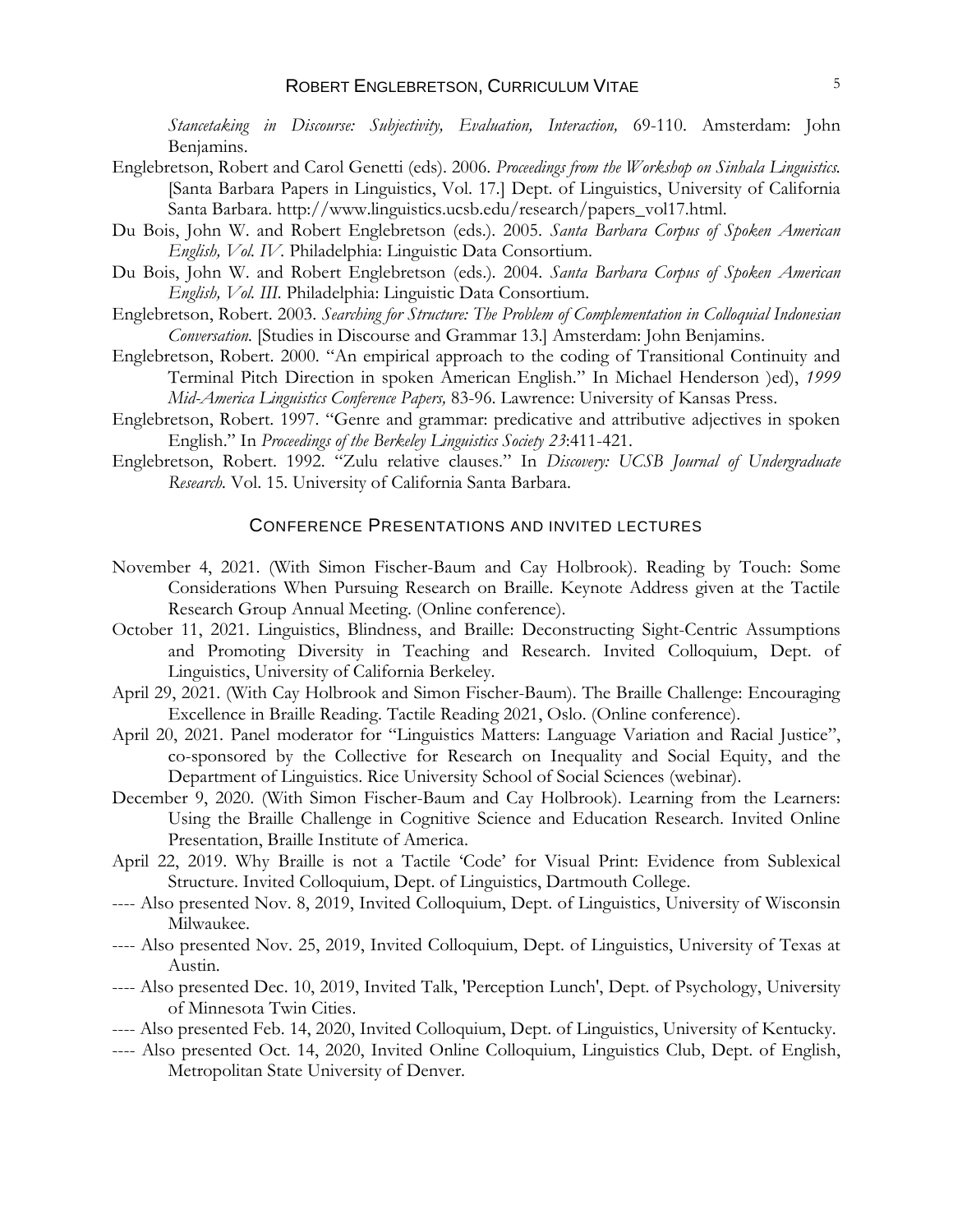- April 22, 2019. Basics of braille reading, writing, and current trends in research. Invited 'Research Roundtable' talk, Dept. of Linguistics, Dartmouth College.
- ---- Also presented Nov. 7, 2019, Invited Talk, School of Education, University of Wisconsin Milwaukee.
- ---- Also presented Nov. 25, 2019, Invited 'Brown Bag' talk, Dept. of Linguistics, University of Texas at Austin.
- ---- Also presented Feb. 14, 2020, Invited 'Brown Bag' talk, Dept. of Linguistics, University of Kentucky.
- October 5, 2018. HUES-HONOR: Houston Urban English Study Harvey Oral Narratives on Record. Rice Houston Engagement and Recovery Effort (HERE) Symposium, Rice University.
- March 8-10, 2018. Conference Organizer (with Simon Fischer-Baum and Cay Holbrook), Interdisciplinary Research Perspectives on Braille Reading and Writing. Scientia Small Converence, Rice University.
- March 8, 2018. Setting the groundwork: Basics of braille reading, writing, and current trends in research. Interdisciplinary Research Perspectives on Braille Reading and Writing, Scientia Small Converence, Rice University.
- May 23, 2017. Why Braille is not a Tactile 'Code' for Print: Evidence from Sublexical Structure.
- Invited Linguistics Lab Colloquium, UC Santa Barbara.
- April 7, 2017. Writing System or Code?: A Potential Disconnect Between Readers and Teachers. Tactile Reading Conference,Stockholm, Sweden.
- December 8, 2016. Sublexical Structure in Braille: What we can Learn from Language and Cognition. Invited Colloquium, Smith-Kettlewell Eye Research Institute, San Francisco, CA.
- June 21, 2016. Shifting Perspective on Braille: What we can Learn from Cognitive Science. Invited research presentation to the Building on Patterns Working Group. American Printing House for the Blind, Louisville, KY.
- May 22, 2016. Braille and the Brain: What we Know and Why it Matters. Invited Keynote Address, 6<sup>th</sup> General Assembly of the International Council on English Braille. Baltimore, MD.
- November 29, 2014. Tight and Loose Resonance in Social Coordination: TCU-Final 'Either' and 'Too' in American English Conversation. Tight/Loose Grammar Workshop, Tokyo University of Foreign Studies, Tokyo.
- October 11, 2014. From the Field to the Fingertips: Research on the Perceptual, Cognitive, and Linguistic Aspects of Braille Reading. Alumni Research Panel, UC Santa Barbara.
- July 11, 2013. The Frontiers of Braille Research: A Reader's Perspective. The 20th Annual Conference of the Society for the Scientific Study of Reading, Chinese University of Hong Kong, Hong Kong, China.
- June 22, 2013. Sublexical Units in Braille Reading: Outlining a New Research Program. Linguistic and interactional units in everyday speech: Cross-linguistic perspectives. University of Alberta, Canada
- ---- Also presented September 5, 2013, Dept. of Linguistics Colloquium Series, Rice University.
- May 27, 2013. Between Interaction and Identity: The Social Construction of an Indonesian Ethnic Stereotype through a Small Story. Invited Colloquium, Dept. of Computer Science, National University of Ireland Maynooth, Ireland.
- September 29, 2012. Braille and the IPA: Empowering Careers in the Language Sciences. National Federation of the Blind, Braille Symposium. Baltimore, MD.
- April 28, 2012. Braille Code Change as Orthographic Reform: Observations from a Wider Perspective. Board Meeting of the Braille Authority of North America. St. Louis, MO.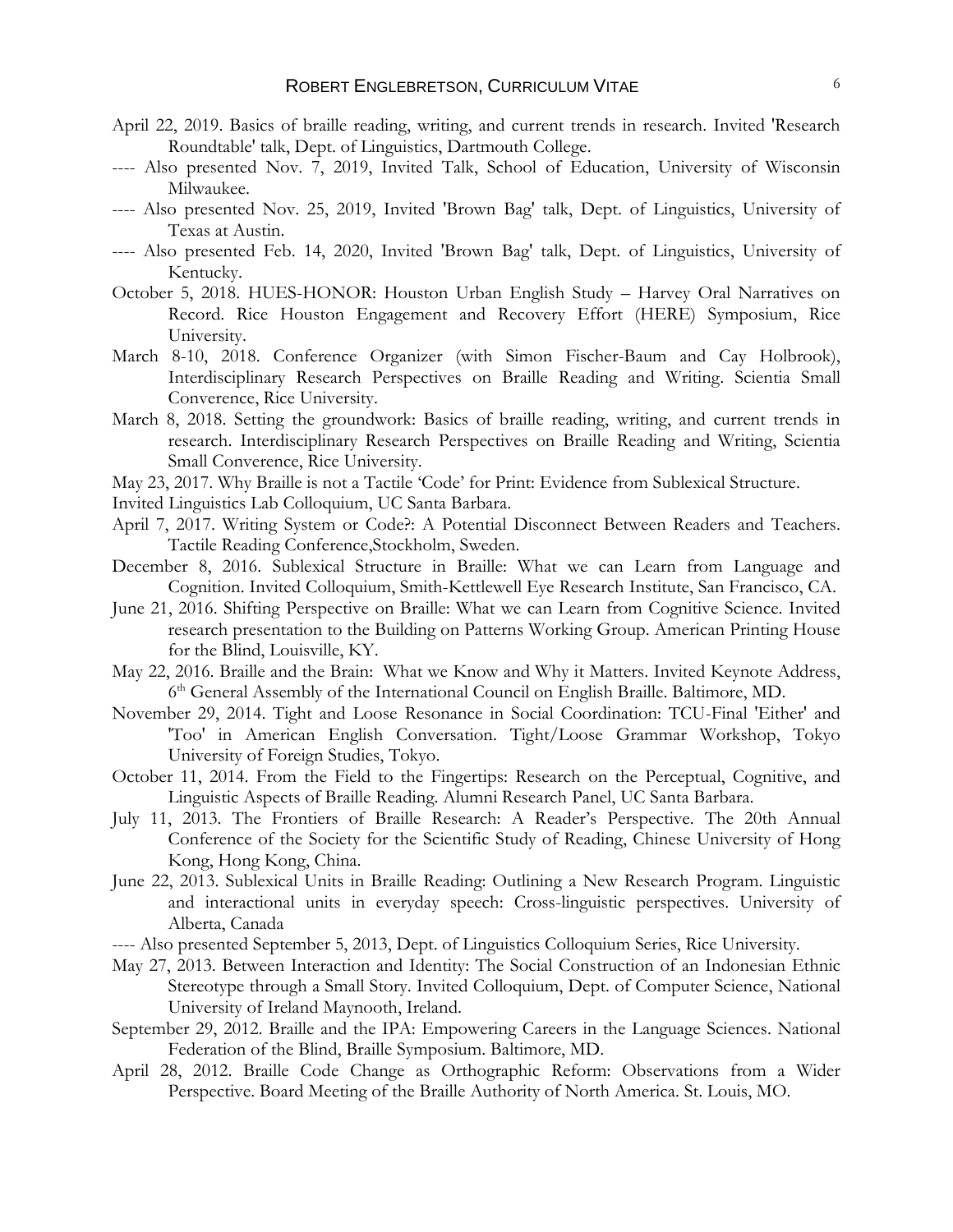- July 4, 2011. Panel Introduction: The Pragmatics of Subject Ellipsis and Expression from a Cross-Linguistic Perspective. 12th International Pragmatics Conference. Manchester, UK.
- July 4, 2011. Panel Organizer (with Marja-Liisa Helasvuo, U of Turku). Beyond Pro-Drop: The Pragmatics of Subject Ellipsis and Expression from a Cross-Linguistic Perspective. 12th International Pragmatics Conference. Manchester, UK.
- February 25, 2011. 'Where do Chinese people store their money?': The Social Construction of an Indonesian Ethnic Stereotype through a Small Story. New Ways of Analyzing Variation Asia-Pacific. University of Delhi, India.
- February 5, 2011. The Social Construction of an Ethnic Stereotype in Indonesia: Evidence from a Small Story. Invited Keynote speaker, 4th Biennial Meeting of the Rice Linguistics Society. Rice University.
- August 6, 2010. Blind Browsing: A First-Person Account of Web Access Using a Screen Reader. Invited panelist, Workshop on Web Accessibility, UC Santa Barbara Information Technology.
- June 11, 2010. Bridging the Boundaries: How Braille and Cognitive Science Research Can Inform Each Other, and Why We Should Listen. Research in the Rockies: Research Summit on Braille Reading and Writing. Denver, CO.
- March 2–5, 2010. Lectures on Interactional Linguistics. Invited seminar, Langnet Course (Finnish national graduate program in linguistics). University of Turku, Finland.
- November 8, 2009. Invited commentator on "The Linguists", United Nations Film Festival, Rice University.
- October 27, 2009. (With Adam Schmidt, Baylor College of Medicine). Access Challenges and Solutions for Blind Academics. Invited presentation, Panel on Universal Design (organized by Fondren Library Accessibility Committee), Rice University.
- July 16, 2009. Ellipsis and Subordination in Colloquial Indonesian Conversation. 11th International Pragmatics Conference. Melbourne, Australia.
- November 6, 2008. Collecting and Working with Conversational Data. Invited Workshop, New Ways of Analyzing Variation 37. Rice University.
- April 25, 2008. 'Relative Clauses?' In Colloquial Indonesian Conversation. Invited Colloquium, Dept. of Linguistics, SUNY Buffalo.
- April 24, 2008. Grammar as Social Commodity: Two Case Studies from Colloquial Indonesian Conversation. Invited Colloquium, Dept. of Linguistics, University of Rochester.
- April 17, 2008. Data Session: 1st-Person Reference and Ellipsis In Colloquial Indonesian. Humanities Research Center Faculty Fellows Brown Bag Series. Rice University.
- April 4, 2008. Metalinguistic comments as systematic knowledge. Conversation Analysis Data Session. University of Helsinki, Finland.
- April 3, 2008. 'He wants to know how you say hi to a horse': Dialogic and interactional implications of English embedded wh-questions. Invited Colloquium, Dept. of Linguistics, University of Helsinki, Finland.
- ---- Also presented December 2005, Dept. of Linguistics Colloquium Series, Rice University.
- ---- Also presented October 2005, Invited colloquium, Dept. of Linguistics, University of California Santa Barbara.
- March 31-April 1, 2008. Workshop on transcribing spoken interaction. University of Oulu, Finland.
- March 28, 2008. Person reference and ellipsis in colloquial Indonesian conversation. Invited Colloquium, Symposium on Subject Expression and Ellipsis. University of Turku, Finland.
- March 3, 2008. Researching grammar in social interaction. NTU/Rice Workshop. National Taiwan University.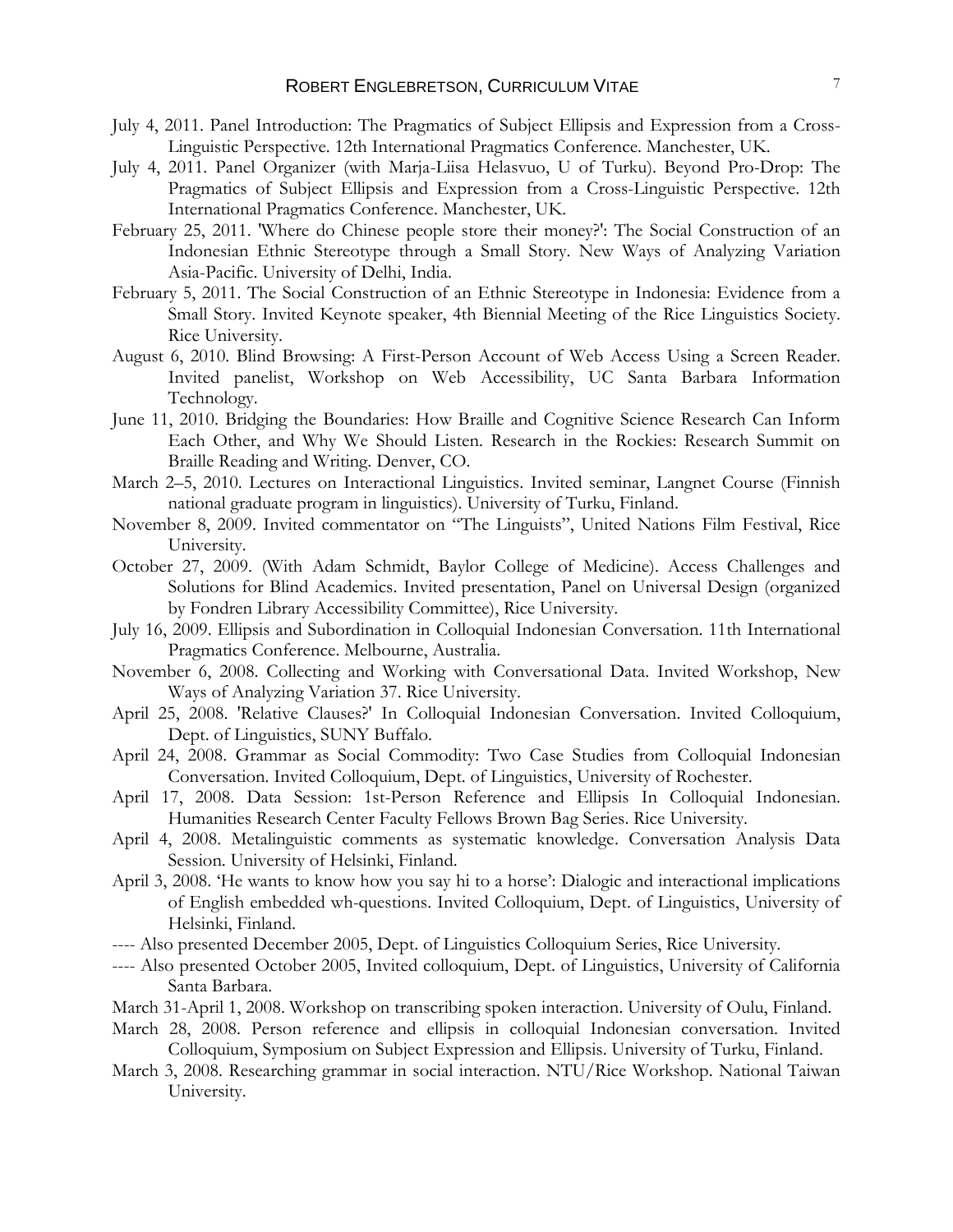- February 18, 2008. The emergence of grammar in conversation. Glasscock School of Continuing Studies (course #522J, The Year's Best: 2007 Rice University Teaching Award Winners). Rice University.
- November 2006. Social coordination in action: clause-final 'either' and 'too' in American English conversation. Conceptual Structure, Discourse, and Language 8. University of California San Diego.
- October 2006. Braille, linguistics, and the IPA: a practical and theoretical overview. Dept. of Linguistics Colloquium Series, Rice University.
- ---- Also presented May 2006, Invited colloquium, Dept. of Linguistics, University of California Santa Barbara.
- January 2006. Transcription in the Field: Transcribing Discourse across Languages. Linguistics Society of America Annual Meeting, Albuquerque, New Mexico.
- July 2005. From subordinate clause to noun-phrase: *yang* constructions in colloquial Indonesian. Ninth International Pragmatics Conference. Riva Del Garda, Italy.
- May 2005. Transcribing across languages. Transcribing Now: Means and Meanings in the Transcription of Spoken Interaction. UCSB.
- April 2004. General resources for specific purposes: some aspects of stancetaking in colloquial Indonesian conversation. Tenth Biennial Rice Linguistics Symposium.
- June 2003. Verb serialization in colloquial Indonesian conversation: a corpus-based study. Seventh International Symposium on Malay/ Indonesian Linguistics. Nijmegen, the Netherlands.
- May 2003. Negotiating self-reference in colloquial Indonesian conversation. Ninth Annual Conference on Language, Interaction, and Culture. UCSB/UCLA.
- November 2002. Towards an interactional semantics: evidence from visual language and the blind. Dept. of Linguistics Colloquium Series, Rice University
- September 2002. An emergent approach to epistemic *-nya* constructions in colloquial Indonesian conversation. 2nd International Conference on Construction Grammar, University of Helsinki, Finland.
- January 2002. English adjectives revisited: what discourse can tell us about grammar. Dept. of Linguistics Colloquium Series, Rice University.
- September 2001. Ideologies in interaction: evidence from metalinguistic comments in Indonesian conversation. Dept. of Linguistics Colloquium Series, Rice University.
- July 2001. In search of Indonesian complements: non-evidence from juxtaposed clauses. Symposium on Functional Approaches to Grammar. Linguistic Society of America Institute/UCSB.
- May 2001. Reflexive language in interaction: metalinguistic comments in Indonesian conversation. Seventh Annual Conference on Language, Interaction, and Culture. UCSB/UCLA.
- May 2001. Discourse data session: Metalinguistic commentary in Indonesian conversation. Invited presentation, Discourse Discussion Group, La Trobe University, Melbourne, Australia.
- May 2001. Complementizers in context: a case study of *bahwa* in contemporary spoken Indonesian. Invited colloquium, Austronesian series, Dept. of Linguistics, University of Melbourne, Australia.
- ---- Also presented September 2000, Dept. of Linguistics Colloquium Series, Rice University.
- ---- Also presented May 2000, invited colloquium, Dept. of Linguistics, University of Colorado at Boulder.
- April 2000. What can discourse tell us about complementation?: evidence from *bahwa* in contemporary spoken Indonesian. Invited colloquium, Dept. of Linguistics, California State University, Fresno.